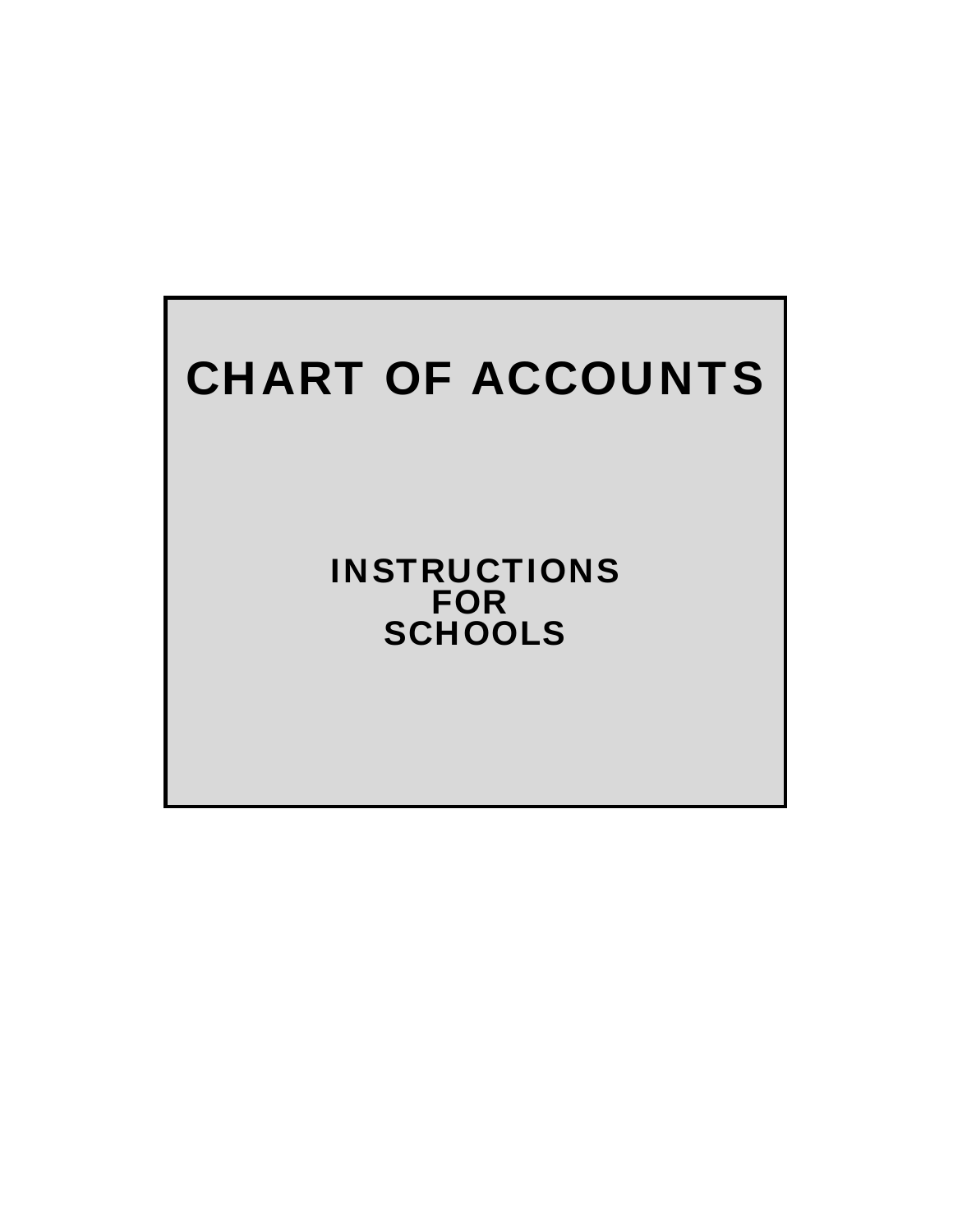| <b>REVENUE</b>                       |                       |                       |
|--------------------------------------|-----------------------|-----------------------|
| <b>TITLE</b>                         | <b>ACCOUNT</b><br>No. | <b>ACCOUNT</b><br>No. |
| <b>Tuition</b>                       | 4810                  |                       |
| School Tuition - Collected           |                       | 4811                  |
| Tuition Subsidy from Non-Host Parish |                       | 4812                  |
| <b>Summer School Tuition</b>         |                       | 4813                  |
| Scholarships - CSA                   |                       | 4814                  |
| <b>Tuition - OTHER</b>               |                       | 4818                  |
| <b>Resale of Books and Supplies</b>  | 4820                  |                       |
| <b>Resale of Books</b>               |                       | 4821                  |
| Resale of Supplies                   |                       | 4822                  |
| Resale - Books & Supplies - OTHER    |                       | 4828                  |
| <b>Registration and Other Fees</b>   | 4830                  |                       |
| <b>Registration Fees</b>             |                       | 4831                  |
| <b>Book Rental</b>                   |                       | 4832                  |
| <b>Activity Fees</b>                 |                       | 4833                  |
| Finance Fees (NSF and Late Fees)     |                       | 4834                  |
| <b>Other Fees</b>                    |                       | 4838                  |
| <b>Transportation</b>                | 4840                  |                       |
| <b>Bus Fees</b>                      |                       | 4841                  |
| <b>Other School Transportation</b>   |                       | 4848                  |
| <b>Food Services</b>                 | 4850                  |                       |
| Lunch Program                        |                       | 4851                  |
| <b>Other Food Concessions</b>        |                       | 4858                  |
| <b>Rentals and Leases</b>            | 4860                  |                       |
| <b>Classroom Rentals</b>             |                       | 4861                  |
| <b>Other Rentals and Leases</b>      |                       | 4868                  |
| <b>Government and Grants</b>         | 4870                  |                       |
| Government Aid                       |                       | 4871                  |
| Government Food Service              |                       | 4872                  |
| Government Reimbursement             |                       | 4873                  |
| <b>Grant Aid</b>                     |                       | 4874                  |
| <b>Other Government</b>              |                       | 4878                  |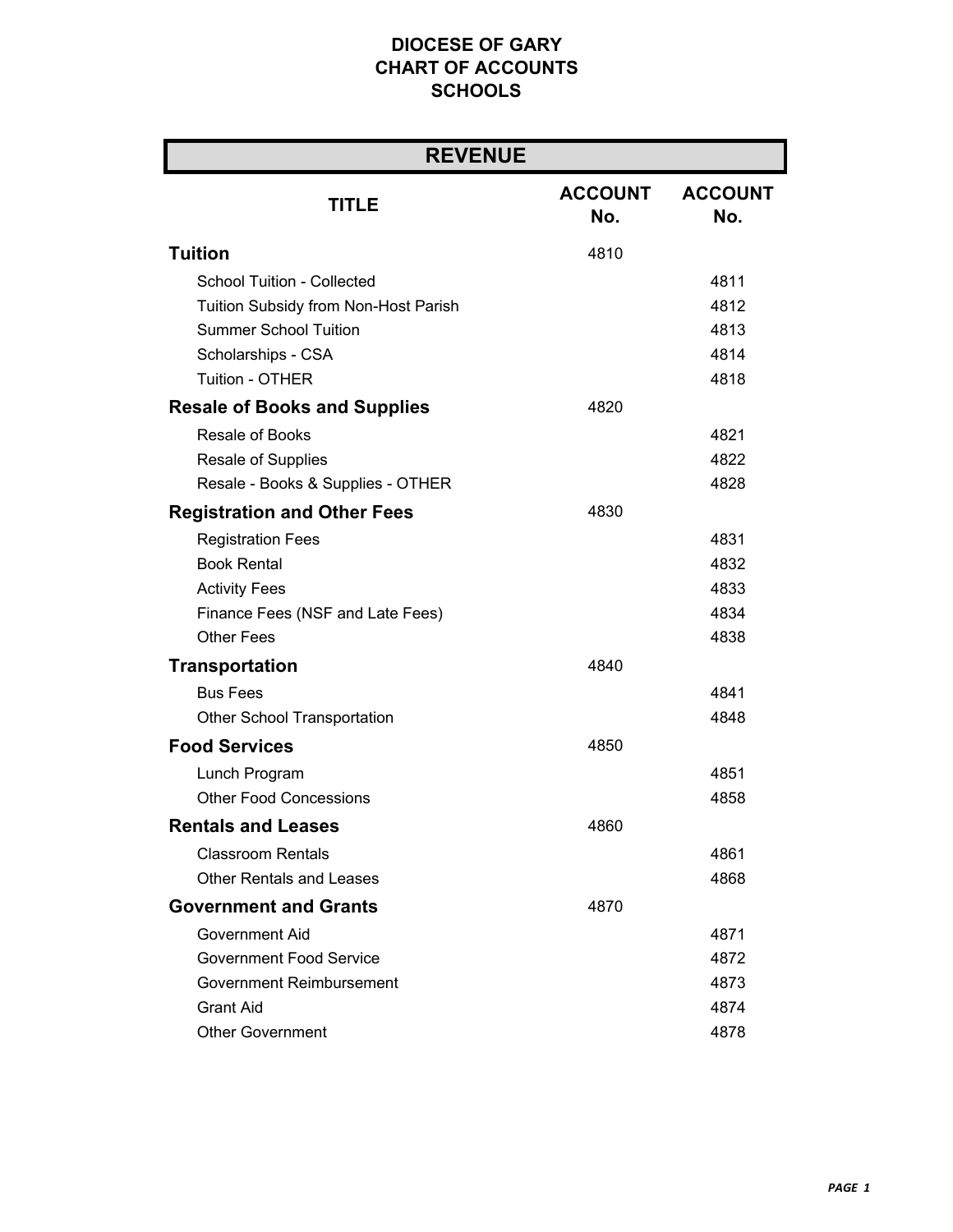| <b>TITLE</b>                   | <b>ACCOUNT</b><br>No. | <b>ACCOUNT</b><br>No. |
|--------------------------------|-----------------------|-----------------------|
| <b>Fundraising</b>             | 4880                  |                       |
| Fundraiser #1                  |                       | 4881                  |
| Fundraiser#2                   |                       | 4882                  |
| Cash in lieu of fundraising    |                       | 4887                  |
| Other fundraising              |                       | 4888                  |
| <b>Miscellaneous Income</b>    | 4890                  |                       |
| Scholarships                   |                       | 4891                  |
| <b>Alumni Donations</b>        |                       | 4892                  |
| <b>Other Donations</b>         |                       | 4893                  |
| <b>Other Miscellaneous</b>     | 4898                  |                       |
| <b>Interest Income</b>         | 4380                  |                       |
| Interest from checking account |                       | 4381                  |
| Interest from endowment fund   |                       | 4382                  |
| Other interest                 |                       | 4388                  |
| <b>Athletic Program income</b> | 4210                  |                       |
| Athletic Program #1            |                       | 4211                  |
| Athletic Program #2            |                       | 4212                  |
| <b>Other Athletic Programs</b> |                       | 4218                  |
| <b>Parish Subsidy</b>          | 4020                  |                       |
| <b>Diocesan Subsidy</b>        | 4030                  |                       |
| <b>TOTAL REVENUE</b>           | 4000                  |                       |

| <b>EXPENSES</b>               |      |      |  |
|-------------------------------|------|------|--|
| <b>Gross Salaries</b>         | 5020 |      |  |
| Teachers - Religious          |      | 5021 |  |
| Teachers - Lay                |      | 5022 |  |
| Teachers - Substitute         |      | 5023 |  |
| Aides and Special Instructors |      | 5024 |  |
| Administrative                |      | 5025 |  |
| Maintenance                   |      | 5026 |  |
| Custodial                     |      | 5027 |  |
| Clerical                      |      | 5028 |  |
| <b>Other Salaries</b>         |      | 5029 |  |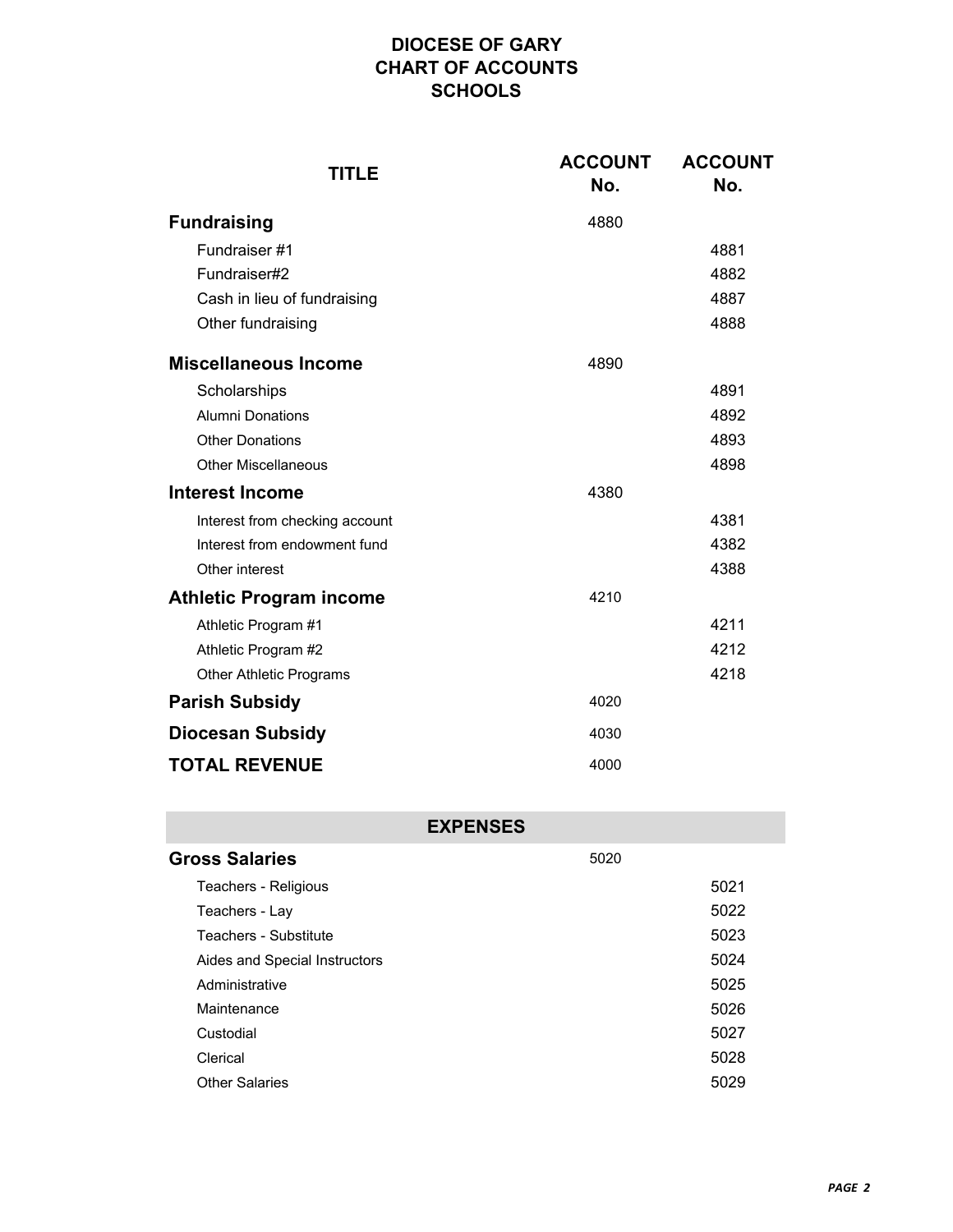| <b>TITLE</b>                            | <b>ACCOUNT</b><br>No. | <b>ACCOUNT</b><br>No. |
|-----------------------------------------|-----------------------|-----------------------|
| <b>Fringe Benefits</b>                  | 6000                  |                       |
| <b>Employer FICA - Social Security</b>  |                       | 6100                  |
| Employer FICA - Medicare                |                       | 6101                  |
| Health Insurance                        |                       | 6020                  |
| Pension - Religious                     |                       | 6010                  |
| Pension - Lay                           |                       | 6011                  |
| <b>Unemployment Compensation</b>        |                       | 6040                  |
| <b>Professional Growth</b>              |                       | 6050                  |
| <b>Other Fringe Benefits</b>            |                       | 6060                  |
| <b>Transportation</b>                   | 7100                  |                       |
| Mileage Reimbursement                   |                       | 7101                  |
| Vehicle Repair                          |                       | 7102                  |
| Petroleum-Oil-Lubricants (POL)          |                       | 7103                  |
| <b>Other Transportation</b>             |                       | 7108                  |
| <b>Utilities</b>                        | 7400                  |                       |
| Telephone & Internet                    |                       | 7401                  |
| <b>Heating Fuel</b>                     |                       | 7402                  |
| Electricity                             |                       | 7403                  |
| Water and Sewer                         |                       | 7404                  |
| Scavenger Servicer                      |                       | 7405                  |
| <b>Books and Supplies</b>               | 8300                  |                       |
| <b>Purchased for Resale</b>             |                       | 8301                  |
| <b>Textbooks</b>                        |                       | 8302                  |
| Workbooks                               |                       | 8303                  |
| <b>Library Books</b>                    |                       | 8304                  |
| <b>Testing Material</b>                 |                       | 8305                  |
| Periodicals                             |                       | 8306                  |
| Other Instructional Books and Supplies  |                       | 8308                  |
| <b>School Equipment</b>                 | 8600                  |                       |
| Audio-Visual Equipment                  |                       | 8601                  |
| Computers                               |                       | 8602                  |
| <b>Physical Education Equipment</b>     |                       | 8603                  |
| Typewriters - Copiers - Office Machines |                       | 8604                  |
| <b>Classroom Furnishing</b>             |                       | 8605                  |
| <b>Office Furnishings</b>               |                       | 8606                  |
| Other Equipment                         |                       | 8608                  |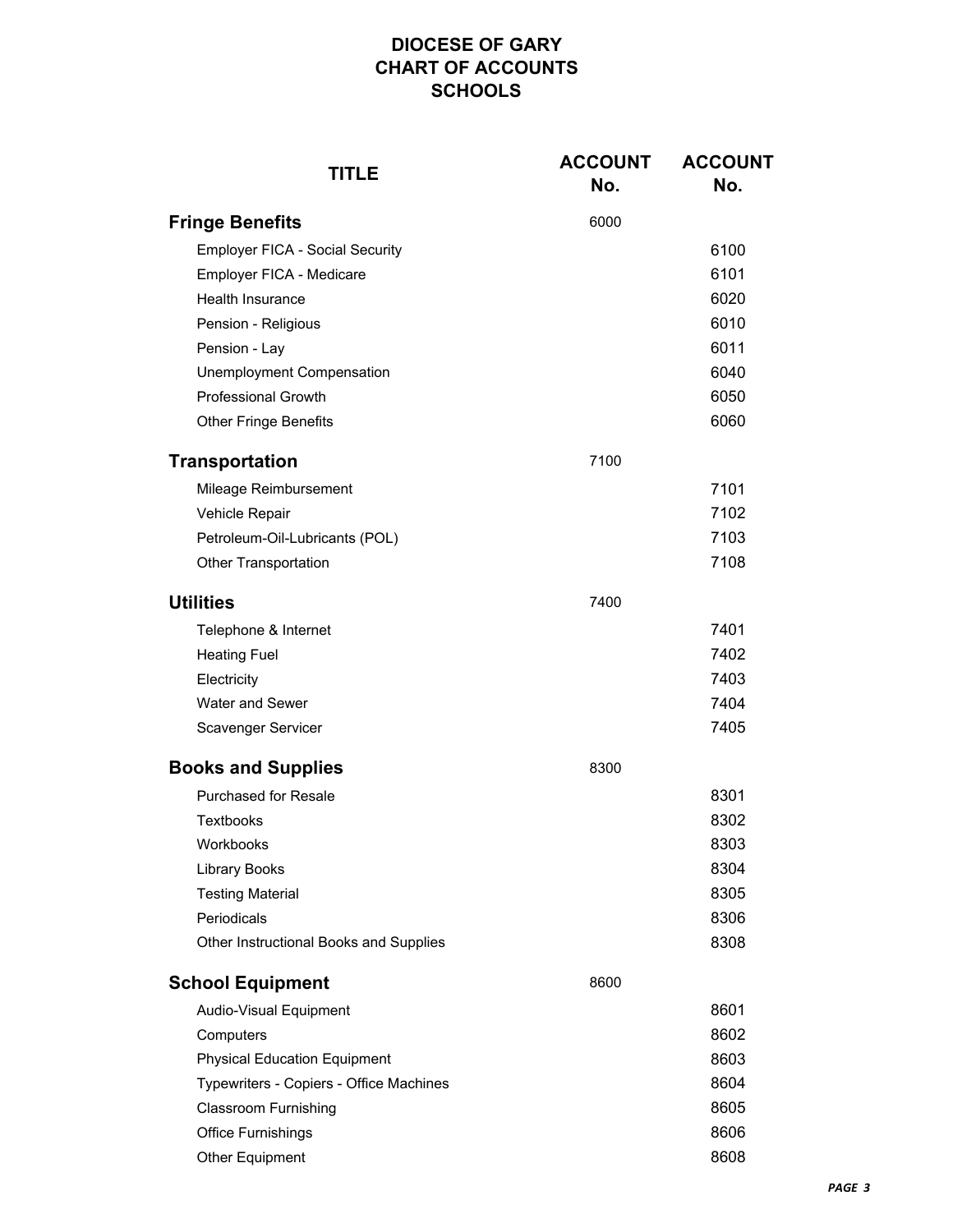| <b>TITLE</b>                                               | <b>ACCOUNT</b><br>No. | <b>ACCOUNT</b><br>No. |
|------------------------------------------------------------|-----------------------|-----------------------|
| <b>Capital Improvements</b>                                | 8803                  |                       |
| <b>Maintenance and Repairs</b>                             | 7600                  |                       |
| <b>Contractual Services - GROUNDS</b>                      |                       | 7601                  |
| <b>Contractual Services - BUILDINGS</b>                    |                       | 7602                  |
| <b>Contractual Services - EQUIPMENT</b>                    |                       | 7603                  |
| Repairs to Buildings (Parts)                               |                       | 7604                  |
| Repairs to Equipment (Parts)                               |                       | 7605                  |
| Equipment Rental - Repair - Purchase                       |                       | 7606                  |
| Janitorial Supplies                                        |                       | 7607                  |
| <b>Grounds Supplies</b>                                    |                       | 7610                  |
| Paper Goods                                                |                       | 7611                  |
| Security                                                   |                       | 7612                  |
| <b>Other Ordinary Maintenance</b>                          |                       | 7618                  |
| <b>Miscellaneous Printing - Postage - Office</b>           |                       |                       |
| (No Rollup)<br>Office Equipment - Supplies and Maintenance |                       | 8607                  |
| Office Equipment - Purchase                                |                       | 8609                  |
| <b>Outside Printing</b>                                    |                       | 7300                  |
| Postage                                                    |                       | 7200                  |
| <b>Office Supplies</b>                                     |                       | 8140                  |
| <b>Telephone Answering Services</b>                        |                       | 7500                  |
| <b>Courier Services</b>                                    |                       | 7011                  |
| Other Printing - Postage - Office Supplies                 |                       | 8662                  |
| <b>Food Services</b>                                       | 7000                  |                       |
| <b>Service Fees</b>                                        |                       | 7012                  |
| <b>Other Concession Costs</b>                              |                       | 7013                  |
| <b>Building Property</b>                                   | 8610                  |                       |
| Property - Casualty - Automobile Insurance                 |                       | 8611                  |
| <b>Other Building Property</b>                             |                       | 8612                  |
| <b>Fundraising</b>                                         | 8880                  |                       |
| Fundraiser #1                                              |                       | 8881                  |
| Fundraiser #2                                              |                       | 8882                  |
| <b>Other Fundraisers</b>                                   |                       | 8888                  |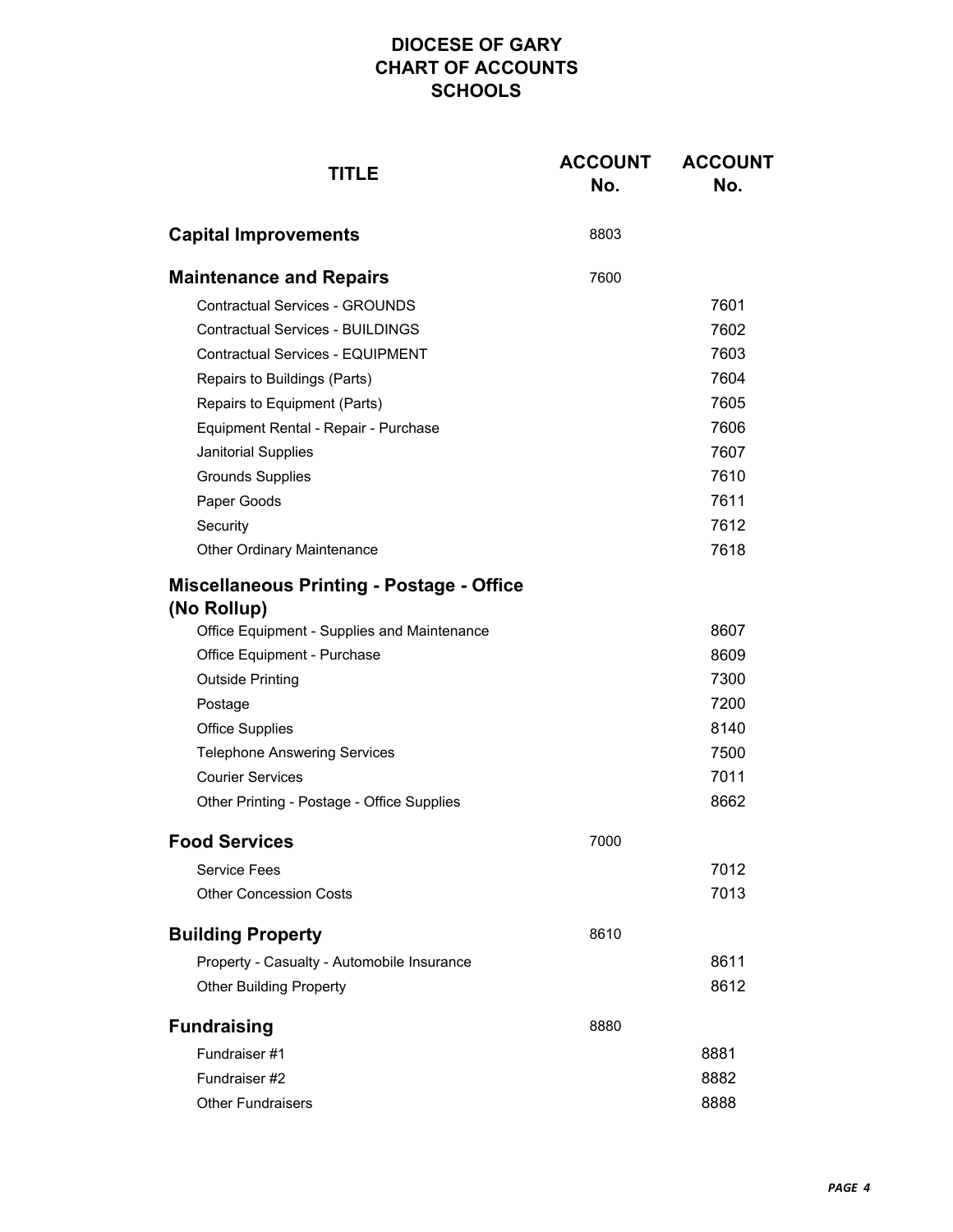| TITLE                                         | <b>ACCOUNT</b><br>No. | <b>ACCOUNT</b><br>No. |
|-----------------------------------------------|-----------------------|-----------------------|
| <b>Athletic Program Expenses</b>              | 8210                  |                       |
| Athletic Program #1                           |                       | 8211                  |
| Athletic Program #2                           |                       | 8212                  |
| <b>Other Athletic Programs</b>                |                       | 8218                  |
| <b>Miscellaneous (No Rollup)</b>              |                       |                       |
| <b>Conferences and Conventions</b>            |                       | 8641                  |
| Dues and Subscriptions                        |                       | 8400                  |
| <b>Business Hospitality and Entertainment</b> |                       | 8642                  |
| <b>Meeting and Speakers</b>                   |                       | 8510                  |
| <b>Public Relations and Advertising</b>       |                       | 7310                  |
| <b>Professional Service Fees</b>              |                       | 7010                  |
| <b>Field Trips</b>                            |                       | 8643                  |
| <b>Student Casual Insurance</b>               |                       | 8630                  |
| <b>Bank Charges</b>                           |                       | 8651                  |
| <b>Bad Debt Expense</b>                       |                       | 8652                  |
| Contingency                                   |                       | 8661                  |
| Other Miscellaneous                           |                       | 8660                  |
| <b>TOTAL EXPENSES</b><br>5000-6000-7000-8000  |                       |                       |

| <b>ASSETS</b>                  |      |      |  |
|--------------------------------|------|------|--|
| Cash                           | 1010 |      |  |
| School Checking Account        |      | 1011 |  |
| Cash Account - OTHER (Specify) |      | 1019 |  |
| <b>Investments</b><br>1110     |      |      |  |
| Diocesan Savings Account       |      | 1111 |  |
| Investments - OTHER (Specify)  |      | 1119 |  |
| <b>LIABILITIES</b>             |      |      |  |
| Notes Payable                  | 2000 |      |  |
| Loans from the Diocese         |      | 2001 |  |
| Other Liabilities - (Specify)  |      | 2009 |  |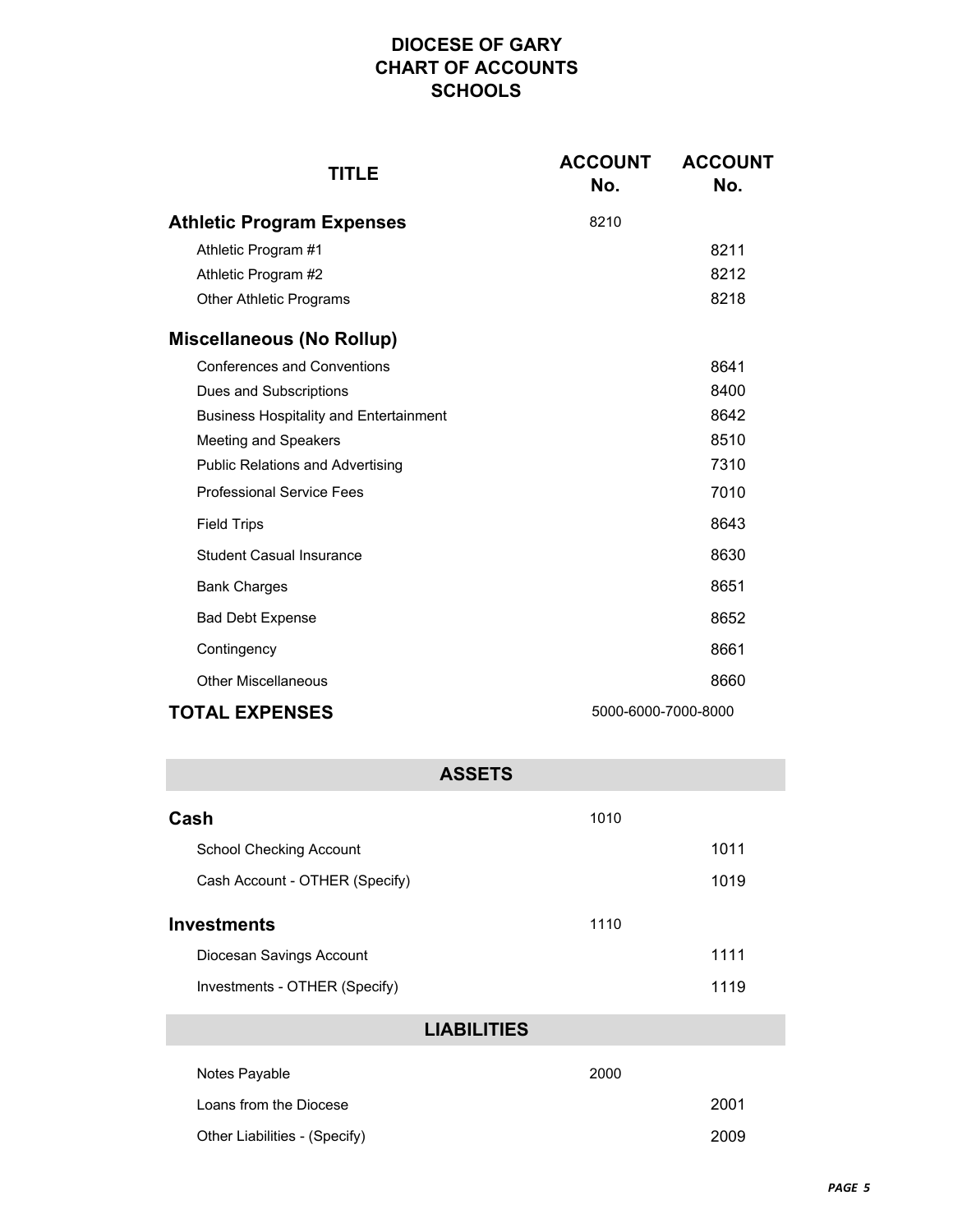| <b>Account</b><br><b>Number</b> | <b>Title</b>                                                                                                     |
|---------------------------------|------------------------------------------------------------------------------------------------------------------|
|                                 | <b>REVENUE</b>                                                                                                   |
| 4811                            | <b>School Tuition - Collected</b><br>Receipts for the regular school year received directly from the student     |
| 4812                            | <b>Tuition Subsidy from Non-Host Parish</b><br>Receipts for the regular school year paid by the student's parish |
| 4813                            | <b>Summer School Tuition</b><br>School tuition received for sessions held in the summer                          |
| 4814                            | <b>Scholarships - CSA</b><br>Scholarships funded by Catholic Services Appeal support                             |
| 4818                            | <b>Tuition - Other</b><br>School tuition received but not included in the above accounts                         |
| 4821                            | <b>Resale of Books</b><br>Funds received for books sold by the school                                            |
| 4822                            | <b>Resale of Supplies</b><br>Funds received for any supplies sold by the school                                  |
| 4828                            | <b>Resale - Books and Supplies - Other</b>                                                                       |
|                                 | Funds received for sale of books and supplies NOT included in the above accounts                                 |
| 4831                            | <b>Registration Fees</b><br>The receipts from registration fees                                                  |
| 4832                            | <b>Book Rental</b><br>The receipts from book rentals                                                             |
| 4833                            | <b>Activity Fees</b><br>Receipts from registration in various activities                                         |
| 4834                            | <b>Finance Fees</b>                                                                                              |
|                                 | Fees charged as a result of late payments or checks returned due to non-sufficient funds                         |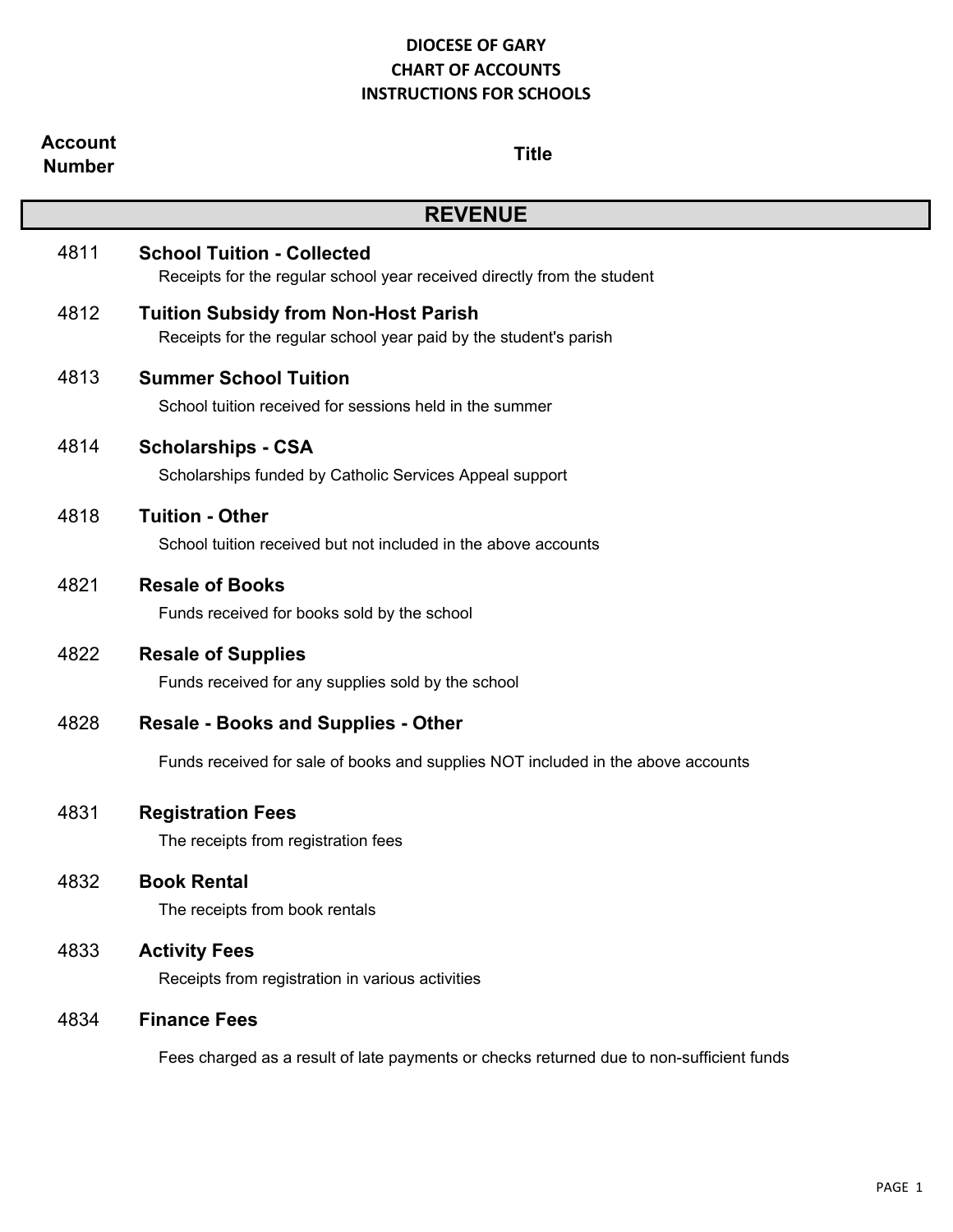# **Account Number Title**

4838 **Other Fees** Receipts from fees NOT included in the above accounts

4841 **Bus Fees** Receipts from bus fees

# 4848 **Other School Transportation**

Receipts received from other forms of school transportation NOT included in the above accounts

| 4851 | <b>Lunch Program</b>                                              |
|------|-------------------------------------------------------------------|
|      | Receipts received from students for the school lunch program      |
| 4858 | <b>Other Food Concessions</b>                                     |
|      | Receipts from food concessions NOT included in the above accounts |
| 4861 | <b>Classroom Rental</b>                                           |
|      | Receipts received from renting classrooms to outside groups       |
|      |                                                                   |

# 4868 **Other Rentals and Leases**

Receipts received from rental of property NOT included in above accounts

# 4871 **Government Aid**

Receipts received from the federal, state, and local government for educational expenses

# 4872 **Government Food Service**

Receipts received from the federal, state, and local government for food service expenses

#### 4873 **Government Reimbursement**

Receipts received from the federal, state, and local government for reimbursement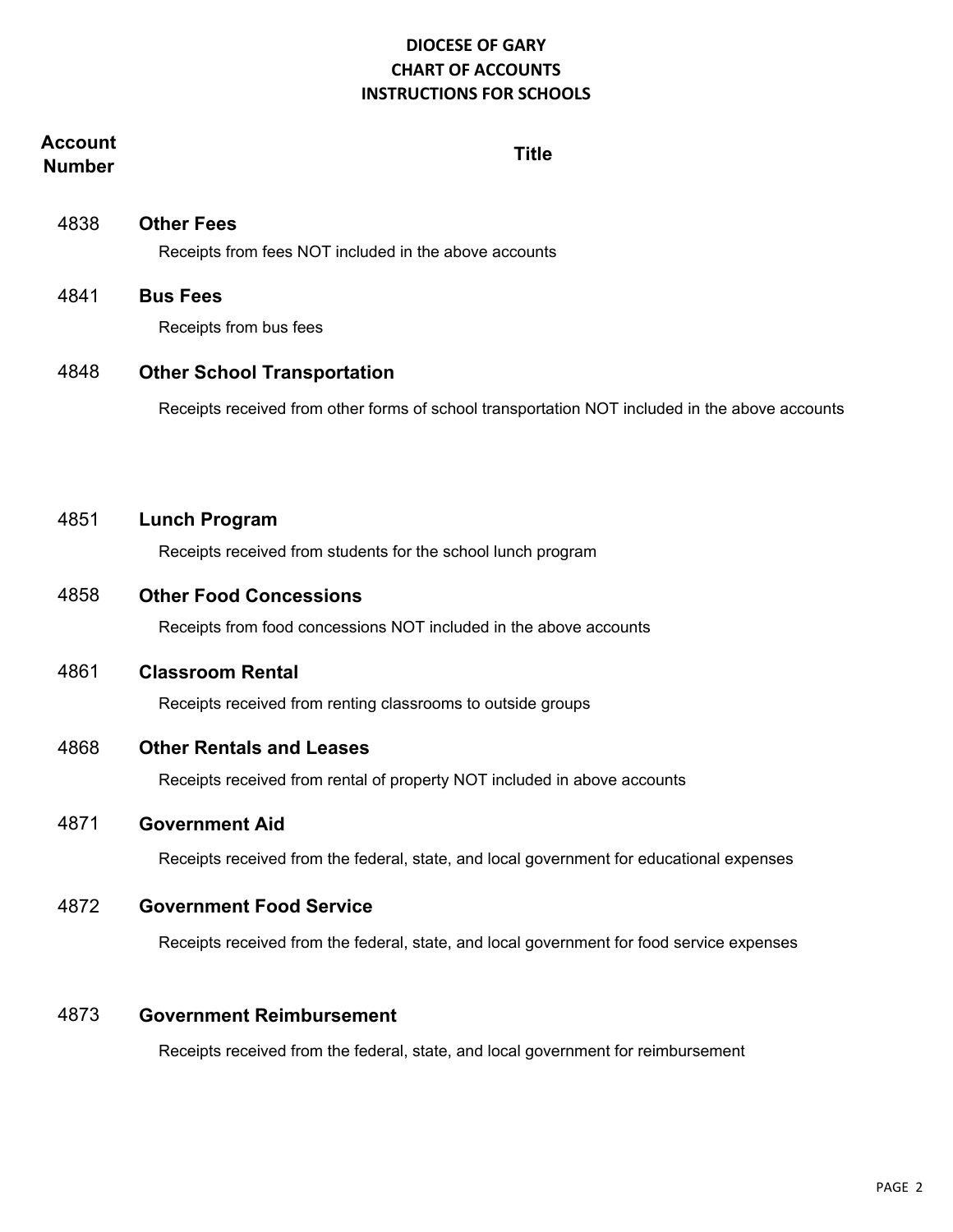| Account<br><b>Number</b> | <b>Title</b>                                                                                            |
|--------------------------|---------------------------------------------------------------------------------------------------------|
| 4874                     | <b>Grant Aid</b>                                                                                        |
|                          | Receipts received from governmental or private entity for approved educational grant expenses           |
| 4878                     | <b>Other Government</b>                                                                                 |
|                          | Other receipts received from the federal, state, and local government NOT included in above accounts    |
| 4881                     | <b>Fundraiser#1</b><br>Total receipts from locally described fundraiser                                 |
| 4882                     | <b>Fundraiser#2</b>                                                                                     |
|                          | Total receipts from locally described fundraiser                                                        |
| 4887                     | <b>Cash in Lieu of Fundraising</b><br>Total cash received in lieu of having a fundraiser                |
| 4888                     | <b>Other Fundraising</b><br>Total receipts received from fundraising NOT included in the above accounts |
| 4891                     | <b>Scholarships</b><br>Receipts received from scholarships                                              |
| 4892                     | <b>Alumni Donations</b>                                                                                 |
|                          | Receipts received from alumni in the form of donations                                                  |
| 4893                     | <b>Other Donations</b><br>Receipts received from other than alumni in the form of donations             |
| 4898                     | <b>Other Miscellaneous</b><br>Receipts received from other sources NOT included in the above accounts   |
| 4381                     | <b>Interest from Checking</b><br>Interest received from checking account held at a local bank           |
| 4382                     | <b>Interest from Endowment Fund</b><br>Interest received from the Parish Educational Endowment Fund     |
| 4388                     | <b>Other Interest</b><br>Interest received from investment vehicles NOT included in the above accounts  |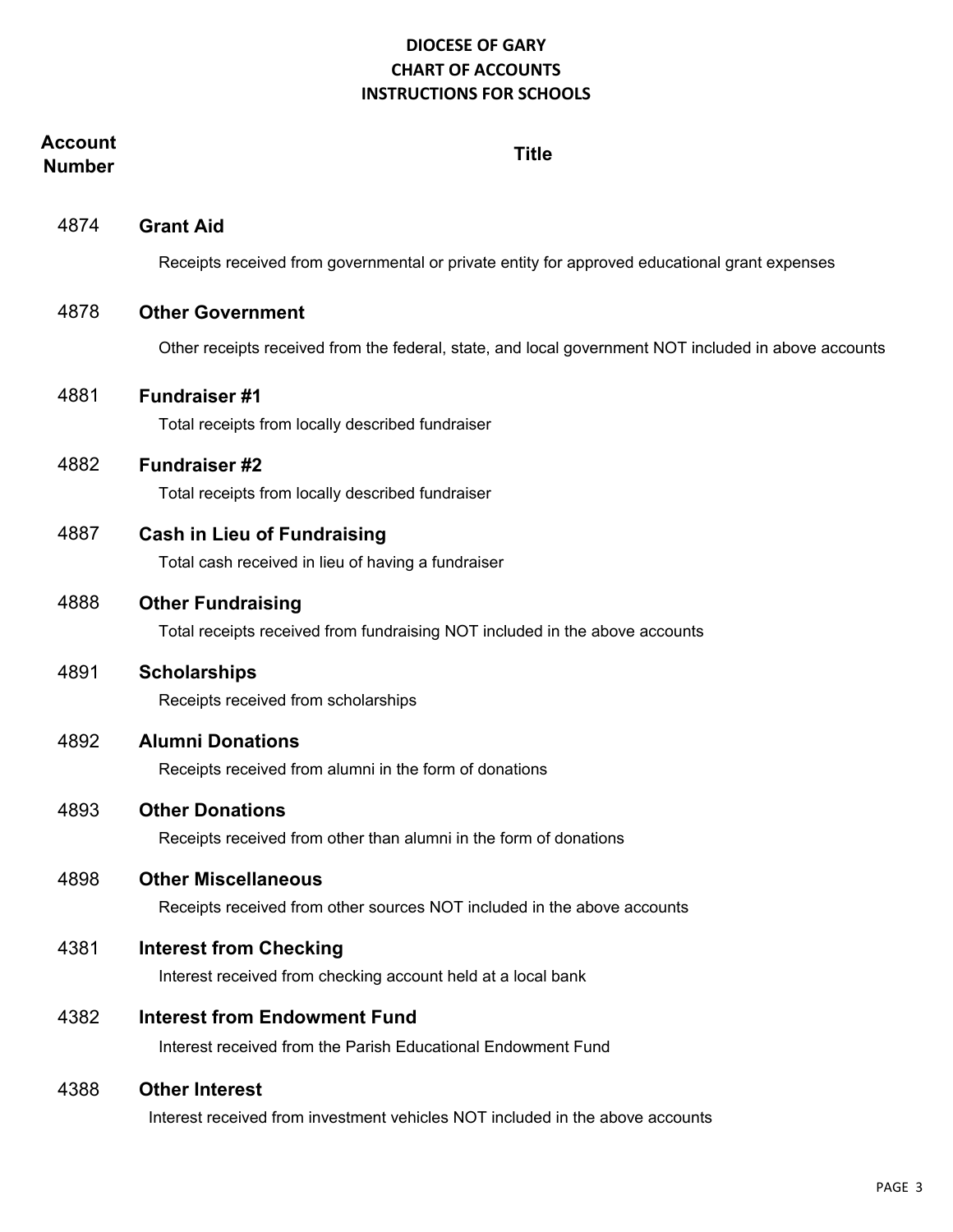| Account<br><b>Number</b> | Title                                                                                                      |
|--------------------------|------------------------------------------------------------------------------------------------------------|
| 4211                     | <b>Athletic Program #1</b><br>Total receipts from locally described athletic program                       |
| 4212                     | <b>Athletic Program #2</b><br>Total receipts from locally described athletic program                       |
| 4218                     | <b>Other Athletic Programs</b><br>Total receipts from athletic programs NOT included in the above accounts |
| 4020                     | <b>Parish Subsidy</b><br>Receipts of support from local parish funds                                       |
| 4030                     | <b>Diocesan Subsidy</b><br>Receipts of support from the Diocese                                            |
| 4000                     | <b>TOTAL REVENUE</b><br>Total school-related revenue                                                       |

# **EXPENSES**

#### 5021 **Teachers - RELIGIOUS**

Salaries accrued and/or paid to religious employees of the school who hold teaching positions

#### 5022 **Teachers - LAY**

Salaries accrued and/or paid to lay employees of the school who hold teaching positions

#### 5023 **Teachers - SUBSTITUTE**

Salaries accrued and/or paid to substitute teachers

#### 5024 **Aides and Special Instructors**

Salaries accrued and/or paid to aides who assist on a daily basis and salaries paid to teachers who support special education programs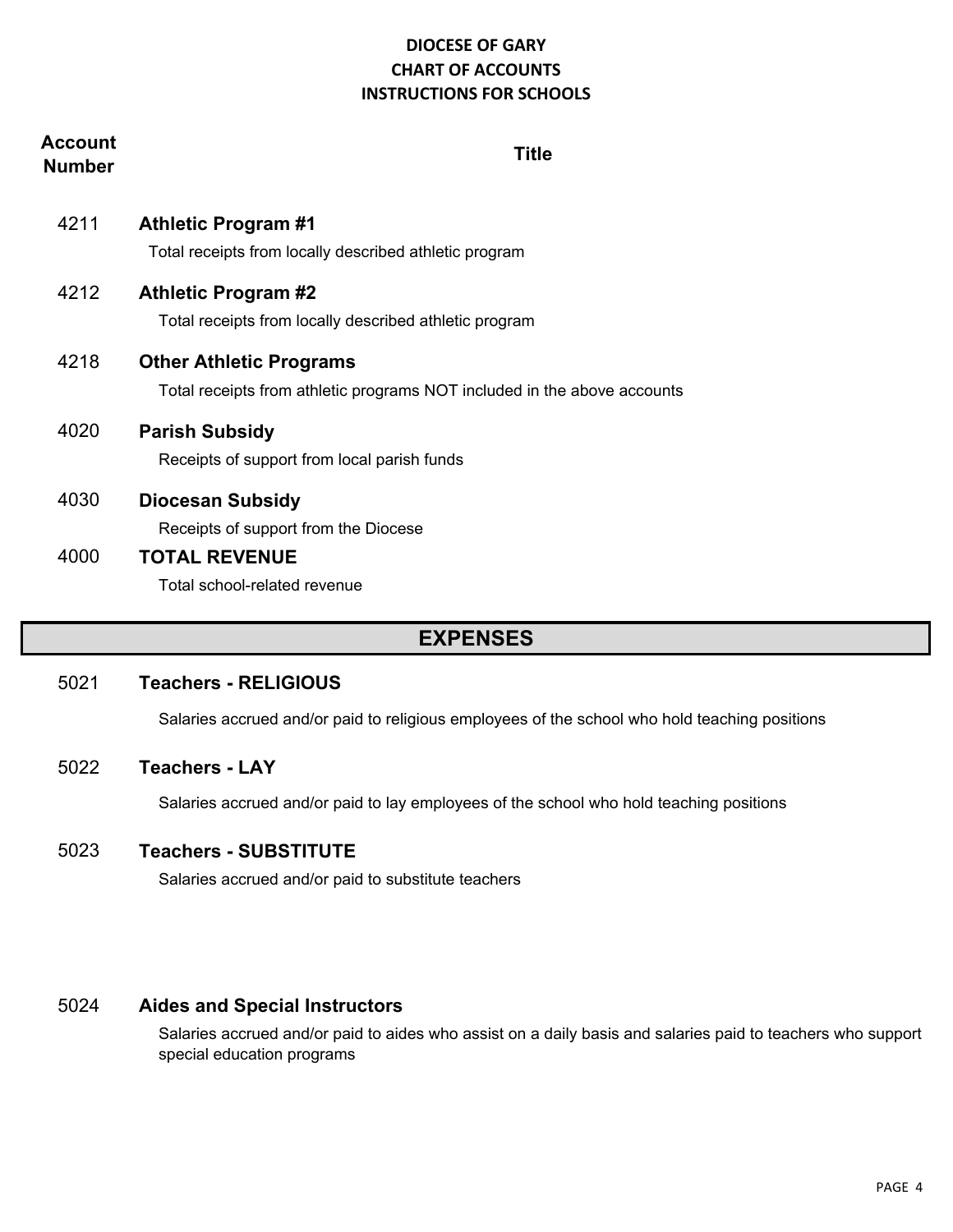| Account<br><b>Number</b> | <b>Title</b>                                                                                                                              |
|--------------------------|-------------------------------------------------------------------------------------------------------------------------------------------|
| 5025                     | <b>Administrative</b>                                                                                                                     |
|                          | Salaries accrued and/or paid to lay employees of the school who hold administrative positions                                             |
| 5026                     | <b>Maintenance</b><br>Salaries accrued and/or paid to maintenance workers caring for school properties                                    |
| 5027                     | <b>Custodial</b><br>Salaries accrued and/or paid to janitorial staff caring for school properties                                         |
| 5028                     | <b>Clerical</b>                                                                                                                           |
|                          | Salaries accrued and/or paid to clerical staff                                                                                            |
| 5029                     | <b>Other Salaries</b><br>Salaries accrued and/or paid to individuals performing services for the school NOT included in above<br>amounts. |
| 6100                     | <b>Employer FICA - Social Security</b>                                                                                                    |
|                          | Employer paid portion of FICA in support of Social Security component                                                                     |
| 6101                     | <b>Employer FICA - Medicare</b>                                                                                                           |
|                          | Employer paid portion of FICA in support of Medicare component                                                                            |
| 6020                     | <b>Health Insurance</b>                                                                                                                   |
|                          | The amount of lay employees" health insurance paid by the employer                                                                        |
| 6010                     | <b>Pension - RELIGIOUS</b><br>The amount of religious employees' pension paid by the employer                                             |
| 6011                     | <b>Pension - LAY</b><br>The amount of lay employees' pension paid by the employer                                                         |
| 6040                     | <b>Unemployment Compensation</b><br>The amount paid for unemployment benefits                                                             |
| 6050                     | <b>Professional Growth</b><br>The amount paid for continuing education and professional growth of staff                                   |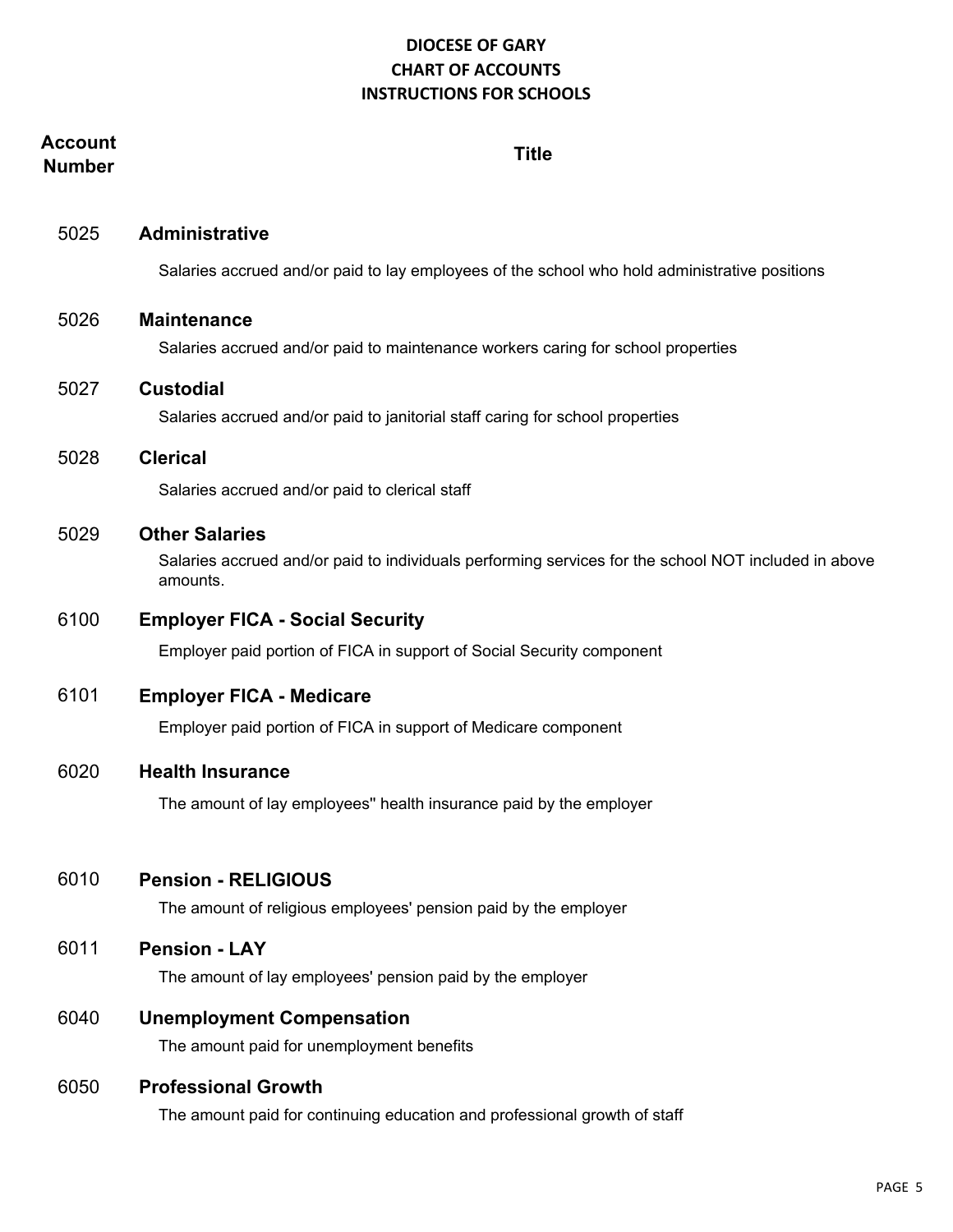| Account<br><b>Number</b> | <b>Title</b>                                                                                                                       |
|--------------------------|------------------------------------------------------------------------------------------------------------------------------------|
| 6060                     | <b>Other Fringe Benefits</b><br>The amount of paid benefits NOT included in the above accounts                                     |
| 7101                     | <b>Mileage Reimbursement</b>                                                                                                       |
|                          | The amount paid for mileage driven by lay or religious employees in the performance of their duties                                |
| 7102                     | <b>Vehicle Repair</b><br>The amount paid for vehicle repair and maintenance                                                        |
| 7103                     | <b>Petroleum-Oil-Lubricants (POL)</b><br>Gas and oil and grease jobs required for school vehicles(s)                               |
| 7108                     | <b>Other Transportation</b><br>The amount paid for transportation NOT included in the above accounts                               |
| 7401                     | <b>Telephone &amp; Internet</b><br>The cost of line charges, equipment rental, internet, local and long distance telephone service |
| 7402                     | <b>Heating Fuel</b><br>The cost of heating school structures                                                                       |
| 7403                     | <b>Electricity</b><br>The cost of the electricity used in school structures                                                        |
| 7404                     | <b>Water and Sewer</b><br>The cost of water and sewer services to the school                                                       |
| 7405                     | <b>Scavenger Service</b><br>The cost of the removal of garbage and yard wastes                                                     |
| 8301                     | <b>Purchased for Resale</b><br>The cost of materials that will be sold to the students of the school                               |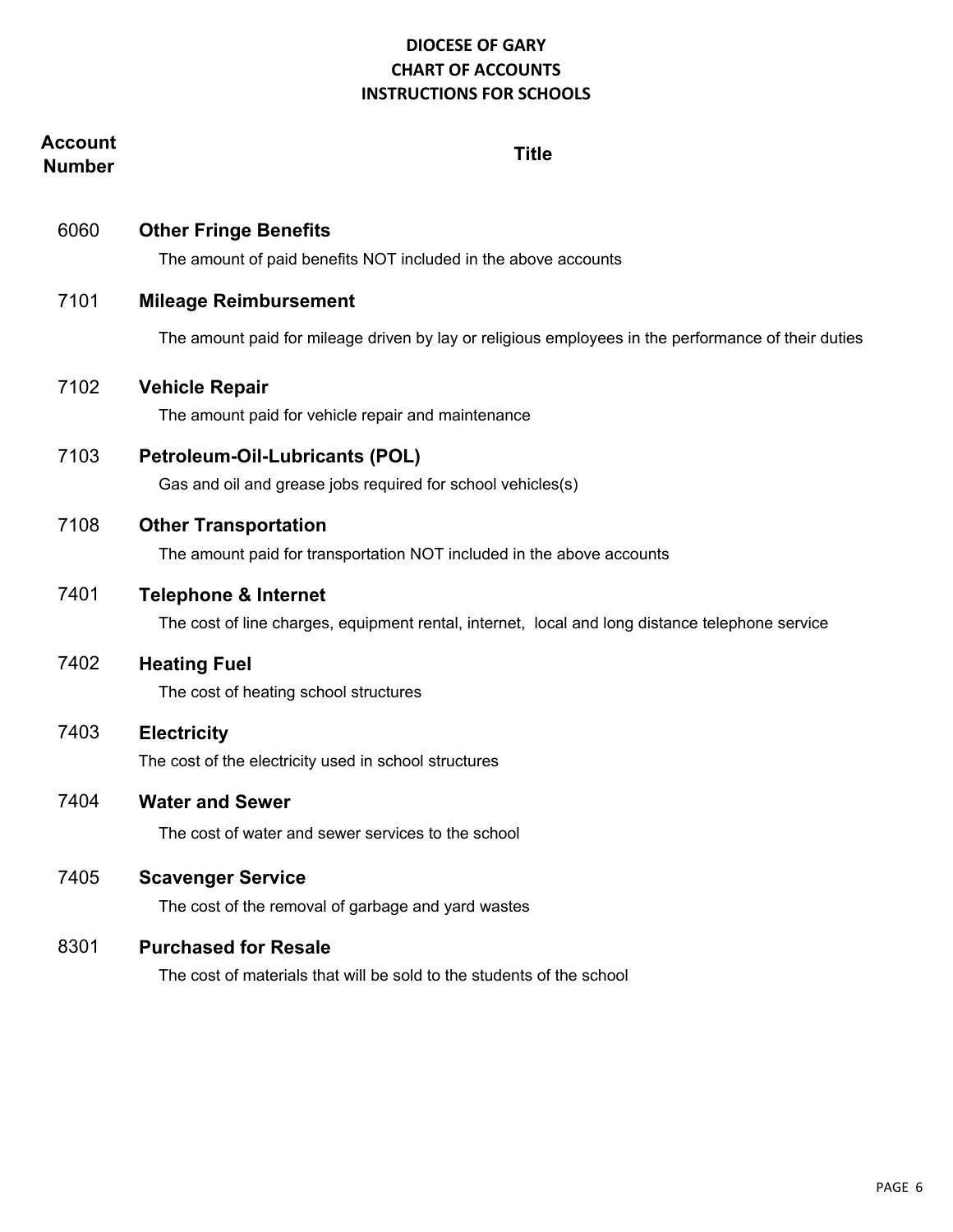# **Account Number Title** 8302 **Textbooks** The cost of purchased textbooks 8303 **Workbooks** The cost of purchased workbooks 8304 **Library Books** The cost of books purchased for the library 8305 **Testing Materials** The costs of materials used in testing students 8306 **Periodicals** The cost of periodical publications 8308 **Other Instructional Books and Supplies** The cost of any instructional material NOT included in the above accounts 8601 **Audio-Visual Equipment** The cost of audio-visual equipment for school use 8602 **Computers** The cost of computers for school use 8603 **Physical Education Equipment** The cost of physical education supplies 8604 **Typewriters - Copiers - Office Machines** The cost of typewriters, copiers, and office machines for school use 8605 **Classroom Furnishings** The cost of furniture and other furnishings used in the class rooms 8606 **Office Furnishings** The cost of furniture and other furnishing used in the school's offices

# 8608 **Other Equipment**

The cost of obtaining other school equipment nor included in the above accounts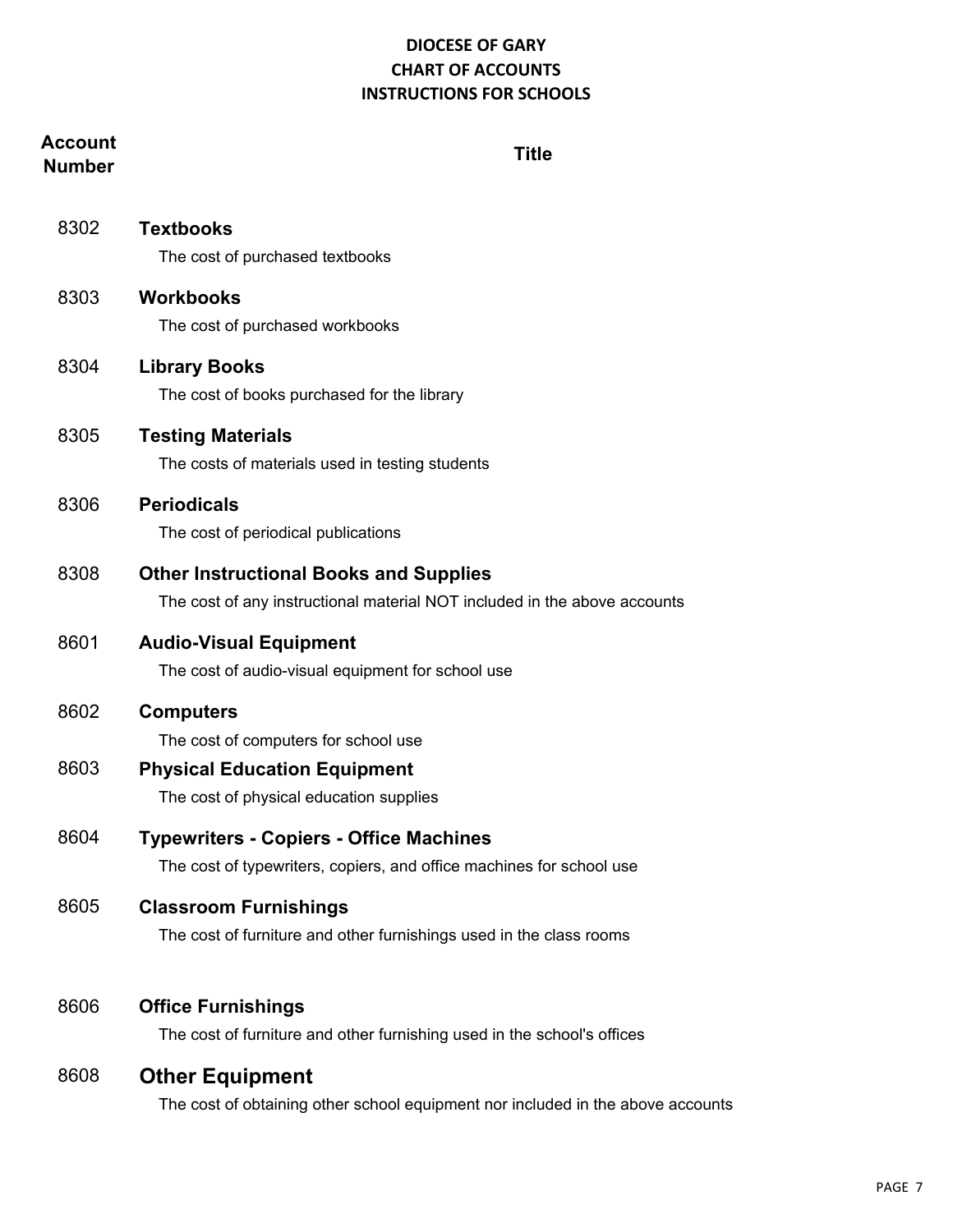| Account<br><b>Number</b> | <b>Title</b>                                                                                                                      |
|--------------------------|-----------------------------------------------------------------------------------------------------------------------------------|
| 7601                     | <b>Contractual Services - GROUNDS</b><br>The cost of an outside company to maintain school grounds                                |
| 7602                     | <b>Contractual Services - BUILDINGS</b><br>The cost of maintenance of school structures by an outside company                     |
| 7603                     | <b>Contractual Services - EQUIPMENT</b><br>The cost of maintaining school equipment by an outside company                         |
| 7604                     | <b>Repairs to Buildings (Parts)</b><br>The cost of supplies to replace or change in the school building                           |
| 7605                     | <b>Repairs to Equipment (Parts)</b><br>The cost of supplies to replace or change in the equipment of the school                   |
| 7606                     | <b>Equipment Rental - Repair</b><br>The cost of renting, repairing or purchasing new or used equipment                            |
| 7607                     | <b>Janitorial Supplies</b><br>The cost of cleaning supplies used in janitorial functions                                          |
| 7610                     | <b>Grounds Supplies</b><br>The cost of items needed to maintain and keep up the school grounds                                    |
| 7611                     | <b>Paper Goods</b><br>The cost of paper goods for janitorial use                                                                  |
| 7612                     | <b>Security</b><br>The cost of securing the school, i.e. alarms, locks, special lights, motion detectors, etc.                    |
| 7618                     | <b>Other Ordinary Maintenance</b><br>Other costs to maintain the school NOT included in the above accounts                        |
| 8609                     | <b>Office Equipment - Supplies and Maintenance</b><br>The cost of materials and support needed for upkeep of the office equipment |
| 8607                     | <b>Office Equipment - Purchase</b><br>The cost of buying new or used office equipment                                             |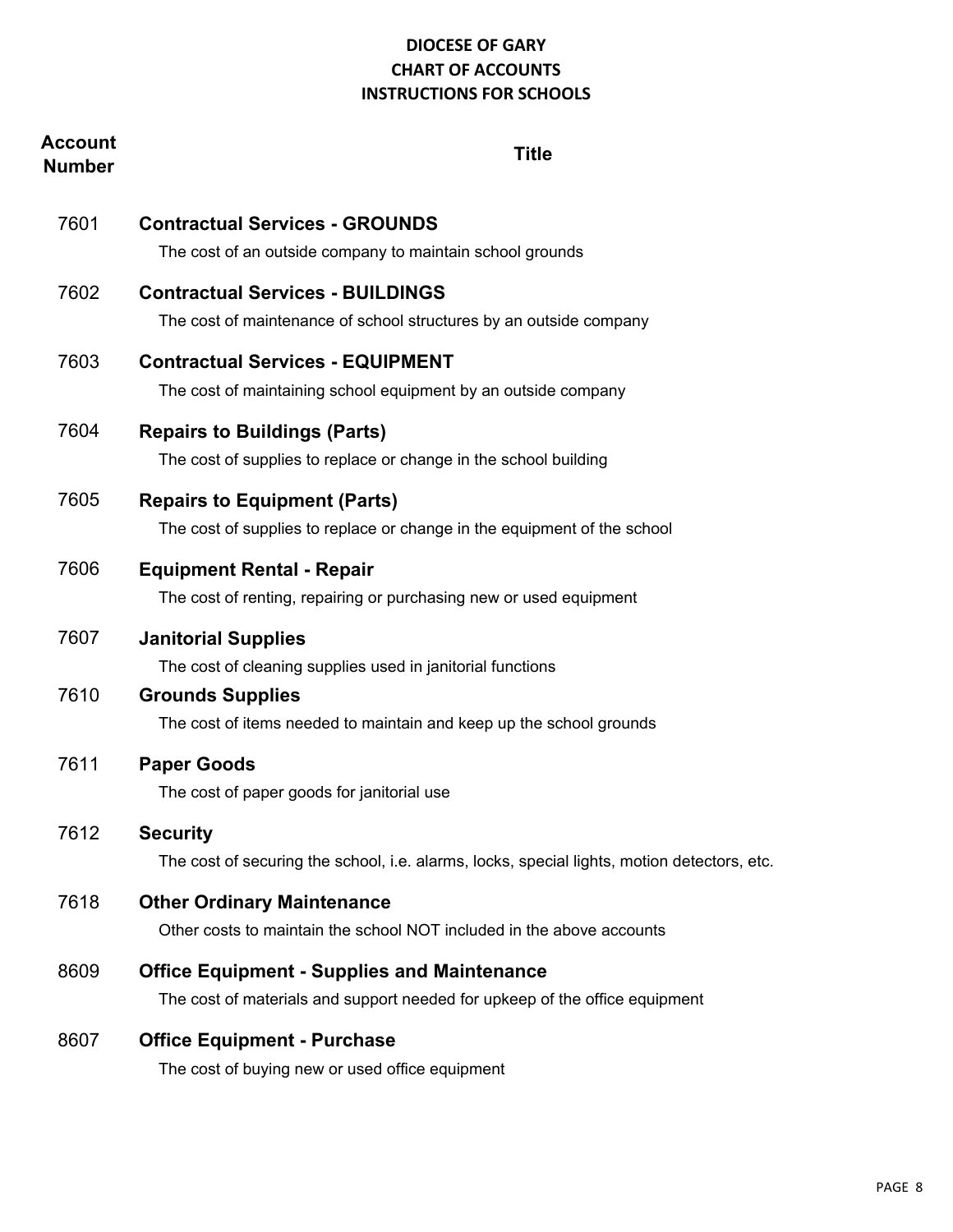## **Account Number Title**

| 7300 | <b>Outside Printing</b><br>The cost of using printing services outside of the school                                                |
|------|-------------------------------------------------------------------------------------------------------------------------------------|
| 7200 | <b>Postage</b><br>The cost of mailings by the school                                                                                |
| 8140 | <b>Office Supplies</b><br>The cost of supplies used in the school's office                                                          |
| 7500 | <b>Telephone Answering Services</b><br>The cost of using outside services for telephone answering and message taking                |
| 7011 | <b>Courier Services</b>                                                                                                             |
|      | The cost of using outside companies such as UPS and Fed Ex to delivery packages and/or letters                                      |
| 8662 | <b>Other Printing - Postage - Office Supplies</b><br>Other costs incurred by the school's office NOT included in the above accounts |
| 7012 | <b>Food Service Fees</b><br>Fees paid to food service providers                                                                     |
| 7013 | <b>Other Concession Costs</b><br>Other food concession costs NOT included in the above accounts                                     |
| 8611 | <b>Property - Casualty - Automobile Insurance</b><br>The cost of property, casualty and automobile insurance for the school         |
| 8612 | <b>Other Building Property</b><br>Other building related costs NOT included in the above accounts                                   |
| 8881 | <b>Fundraiser#1</b><br>The costs incurred by locally defined fundraiser                                                             |
| 8882 | <b>Fundraiser#2</b><br>The costs incurred by locally defined fundraiser                                                             |
| 8888 | <b>Other Fundraisers</b><br>Other fundraising costs NOT included in the above accounts                                              |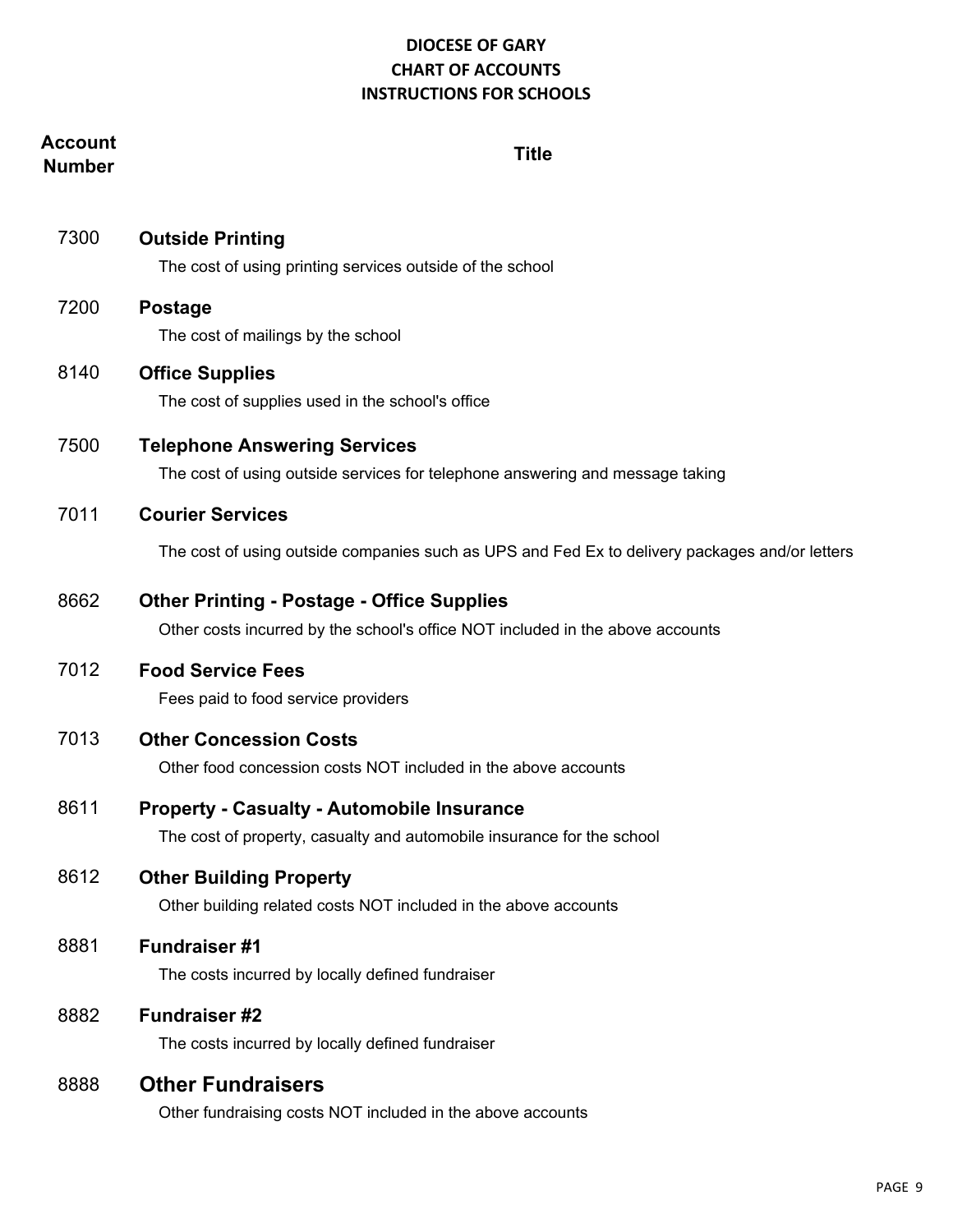# **Account Number Title**

8211 **Athletic Program #1**

Total expenses of a locally defined athletic program

8212 **Athletic Program #2**

Total expenses of a locally defined athletic program

8218 **Athletic Program - OTHER**

Total costs of an athletic program NOT included in the above accounts

8641 **Conferences and Conventions**

The cost of sending an authorized employee of the school to a conference or convention

#### 8400 **Dues and Subscriptions**

The cost of subscribing to magazines and related school publications and monies paid for a school employee to belong to a school-related organization

8642 **Entertainment**

The cost of hospitality and entertainment for school business

#### 8510 **Meetings and Speakers**

The cost of hosting a meeting or having a speaker make a presentation at a meeting

#### 7310 **Public Relations and Advertising**

The cost of flyers, banners and other forms of advertisement for the school

#### 7010 **Professional Service Fees**

The cost of providing professional services for the school (accounting-legal-actuarial, etc.)

8643 **Field Trips**

The cost incurred in sponsoring field trips

#### 8630 **Student Casualty Insurance**

The cost of student casualty insurance

8651 **Bank Charges**

The service charges incurred in maintaining banking services

#### 8652 **Bad Debt Expense**

The recognition of uncollectable obligations due to the school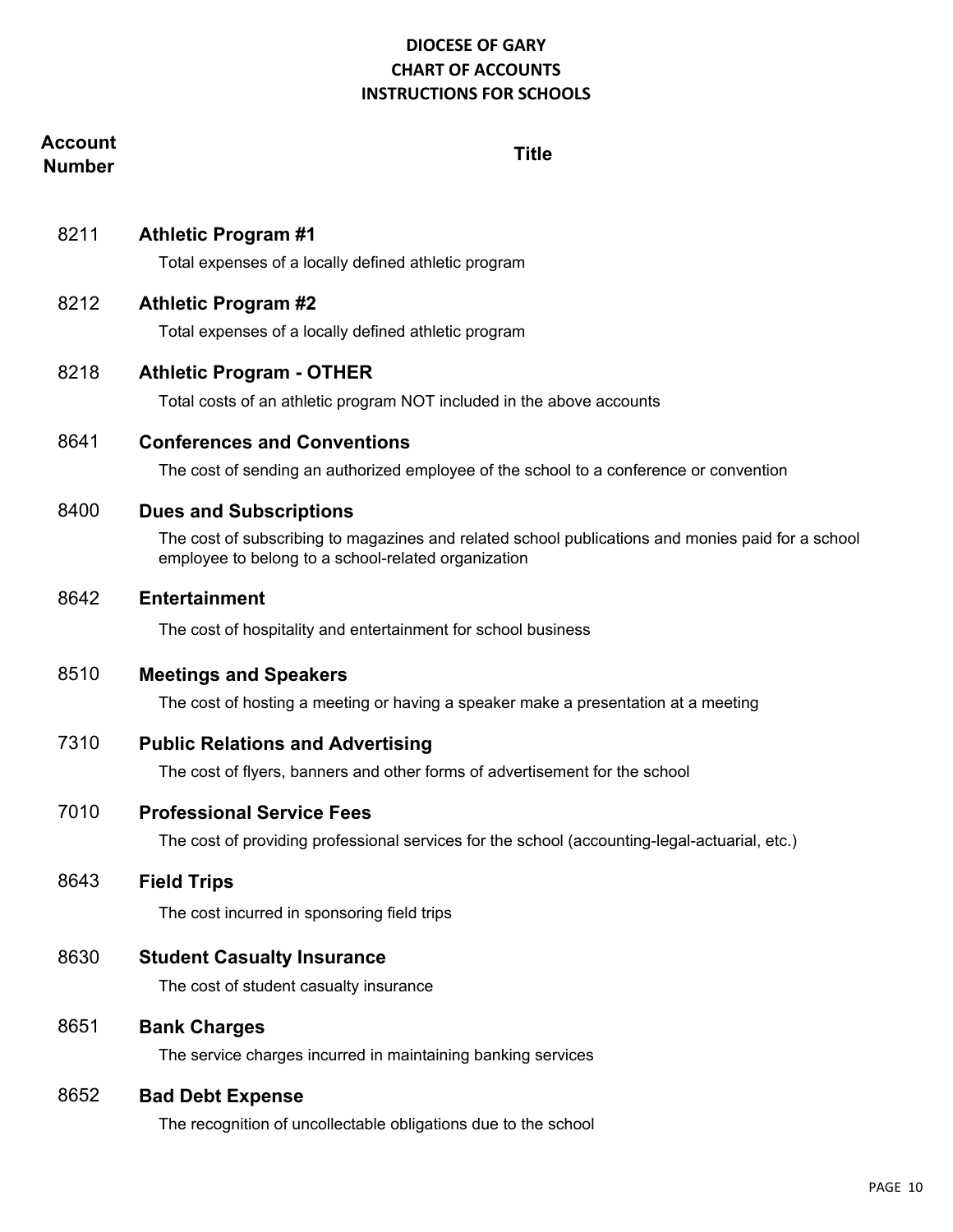# **Account Number Title** 8661 **Contingency** A budgeting category to provide for miscellaneous unforeseen expenses 8660 **Other Miscellaneous** The cost of other expenses related to the operation of the school NOT included in the above accounts 8803 **Capital Improvements** The costs of major capital repairs exceeding \$10,000 5000/6000/7 000/8000 **TOTAL EXPENSES**

Sum total of all expenses

# **ASSETS**

#### 1011 **School Checking Account**

Bank account used by the school for issuing check disbursements

1019 **Cash** 

Bank accounts used by the school other than the central school checking account - these accounts are locally defined

#### 1111 **Diocesan Savings Accounts**

School funds invested in the Diocesan savings and loan fund

#### 1119 **Investments - OTHER (Specify)**

School investments other than the Diocesan Savings and Loan Fund - these accounts are locally defined

#### 1000 **TOTAL ASSETS**

Sum total of all assets

# **LIABILITIES**

#### 2001 **Notes Payable to Diocese**

Loans taken out from the Diocesan Deposit and Loan Fund